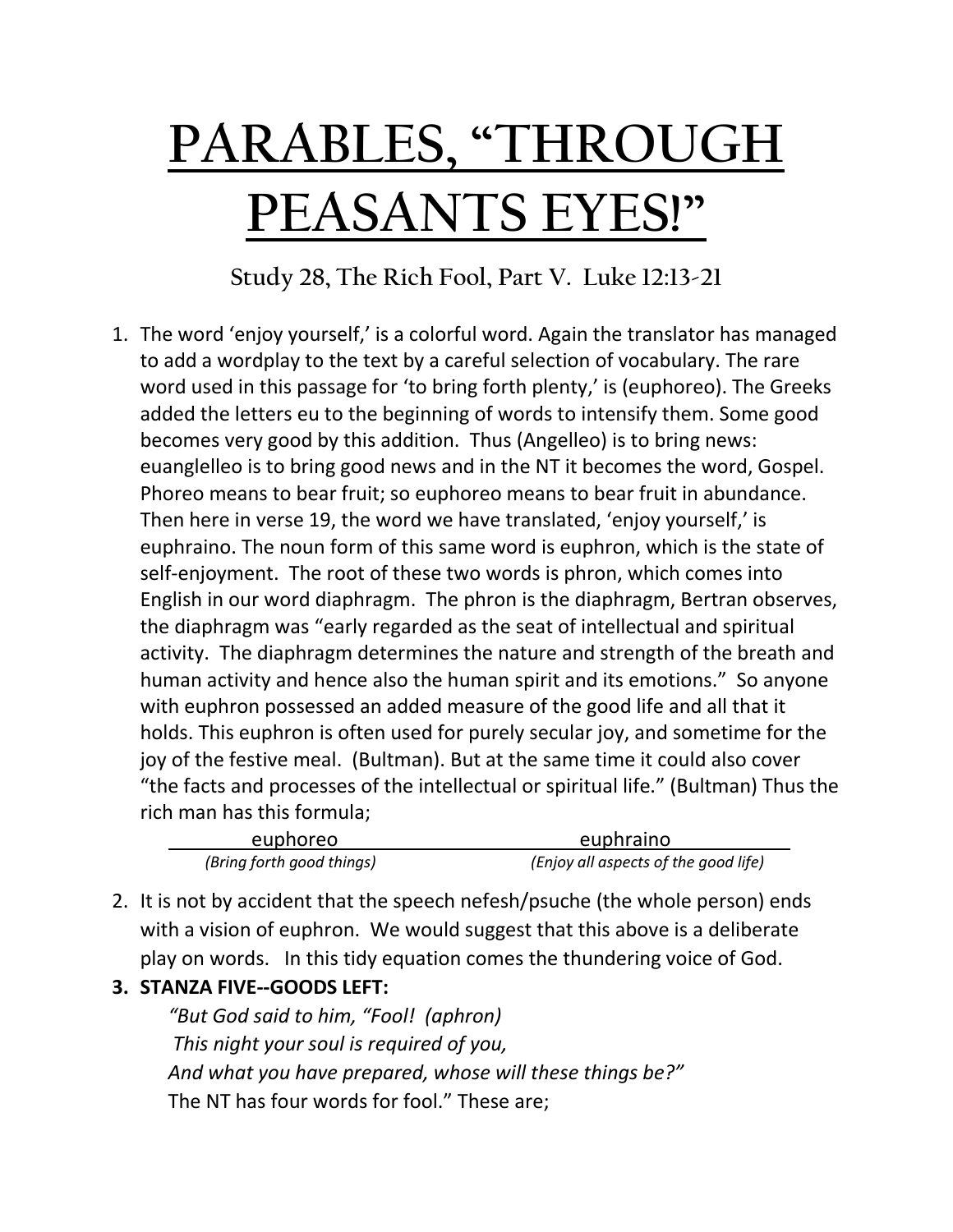Anoetos---mindless Asophos—w/o wisdom Moros—fool (the English word for moron). Aphron—fool/stupid.

Plummer states that the last two as "much stronger" than the first two. Luke uses the first in 6:11 and 24:25, and certainly knew all four. In this text he has chosen aphron. The 'a' prefix negates the word as in the English moral for this is amoral. The rich man here thinks that in his euphoreo (many things) will produce euphron (the good life) is in reality aphron (w/o mind, spirit and emotions). His formula for the good life is sheer stupidity.

- 4. The verb "is required," in the Greek is a word that commonly refers to a loan. His soul was on loan and now the owner God wants the loan returned. At the beginning of the p. we noted that his goods were a gift. Now it is clear that his life is not his own. The p assumes a time lapse between stanza four and five. The voice of God thunders at him (presumably) after he has "prepared," his maximum security storage bins. Thus after his arrival, he is confronted with the stark reality of the world he has created with his wealth. As Manson succinctly observes: "the sting of words lies, however, not in the announcement that that man must die, but in the following question, which shows clearly the real poverty of his life. He is lonely and friendless in the midst of his wealth."
- 5. The listener reader already knows this. Now it takes the voice of God Himself to penetrate the rich mans' self-created isolation and confront him with a chilling vision of himself. There is no accusing question; "What have you done for others?" Or, "Why have you failed to help those in need?" Or why are there no family/friends to be recipients of your wealth?" He has an impenetrable armor for such an attack. Rather, God thunders: "Look what you have done for yourself! You plan alone, build alone, indulge alone and now you will die alone!" The story does not tell us that the rich fool does not have any family. Everyone has some family—even Howard Hughes! Rather, the fool does not know who will win the power struggle after he dies. He does not know who will finally gain control over all of his carefully secured wealth. Muir give an account of the last days of the fabulous Harun al-Rashid, the most illustrious and wealthy caliphate of history; "*Traveling in the mountains into Persia. Harun calls his physician aside and alone under the shelter of a tree,*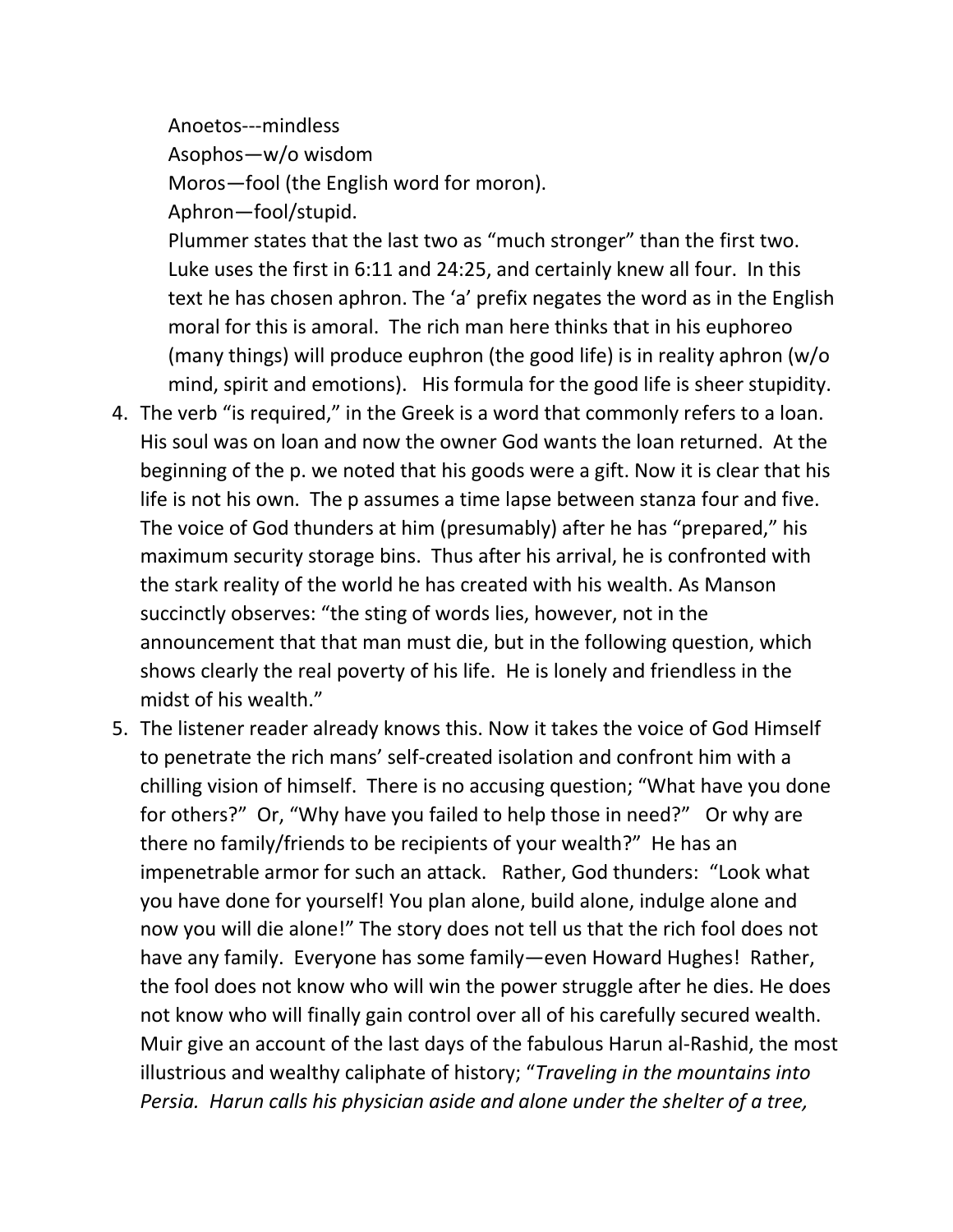*unfolding a silken kerchief that girded his loins, discloses the fatal disease he labored under. "But have a care," he said, "that thou keep it a secret; for my sons" (and he named them all their guardians)" are watching the hour of my decease, as thou mayest see by the shuffling steed they will now mount on me, adding thus to my infirmity." There is something touching in these plaintive words of the great monarch, now alone in the world, and bereft of the support even of those who were bound to rally around him in his hour of weakness."*

6. The same kind of picture is painted by Browning in his poem "The Bishop Orders His Tomb at Saint Praxed's Church." History and literature give ample examples of the truth of what the voice of God announces to this stupid wealthy man. What is his response? We are not told. This p is also openended. Also, a p at times has aspects of a riddle becomes evident. Where does this man's mind turn? What is the content of his next dialogue with himself? It is, I have rejected the living community of family and friends around me! Or, I am mistaken; wealth does not bring genuine security! Or, why did I not help others, when I could? Or is the reader/listener expected to overhear the discussion of Psalm 49:10? "The fool/stupid and the mindless alike must perish and leave their wealth to others." If this is the case, Psalm 49 discusses the rich man's inability to ransom himself with his wealth which he leaves behind. Is this the direction the listener's mind is to go? Is this p a commentary on Luke 9:23-24? The p does not give up its secrets. The rich man's silence leaves each reader/listener to answer out of his own soul. The passage concludes with a second wisdom saying which now needs to be examined.

## **7. SECOND WISDOM SAYING**

## *"So is he who treasures up for himself, And is not gathering riches for God."*

There are two active verbs that have been understood for many years according to translations; "treasuring up and gathering riches." The scholar Bengel points out that "for himself" may not be the best translation but a better one is into God, "and is not gathering riches into God." He observes, "nothing can be added or diminished from the perfection of God (whether a man seeks His glory or not in the laying out his wealth)" He is rich toward God who uses and enjoys his riches in the way that God would have him. (This fits